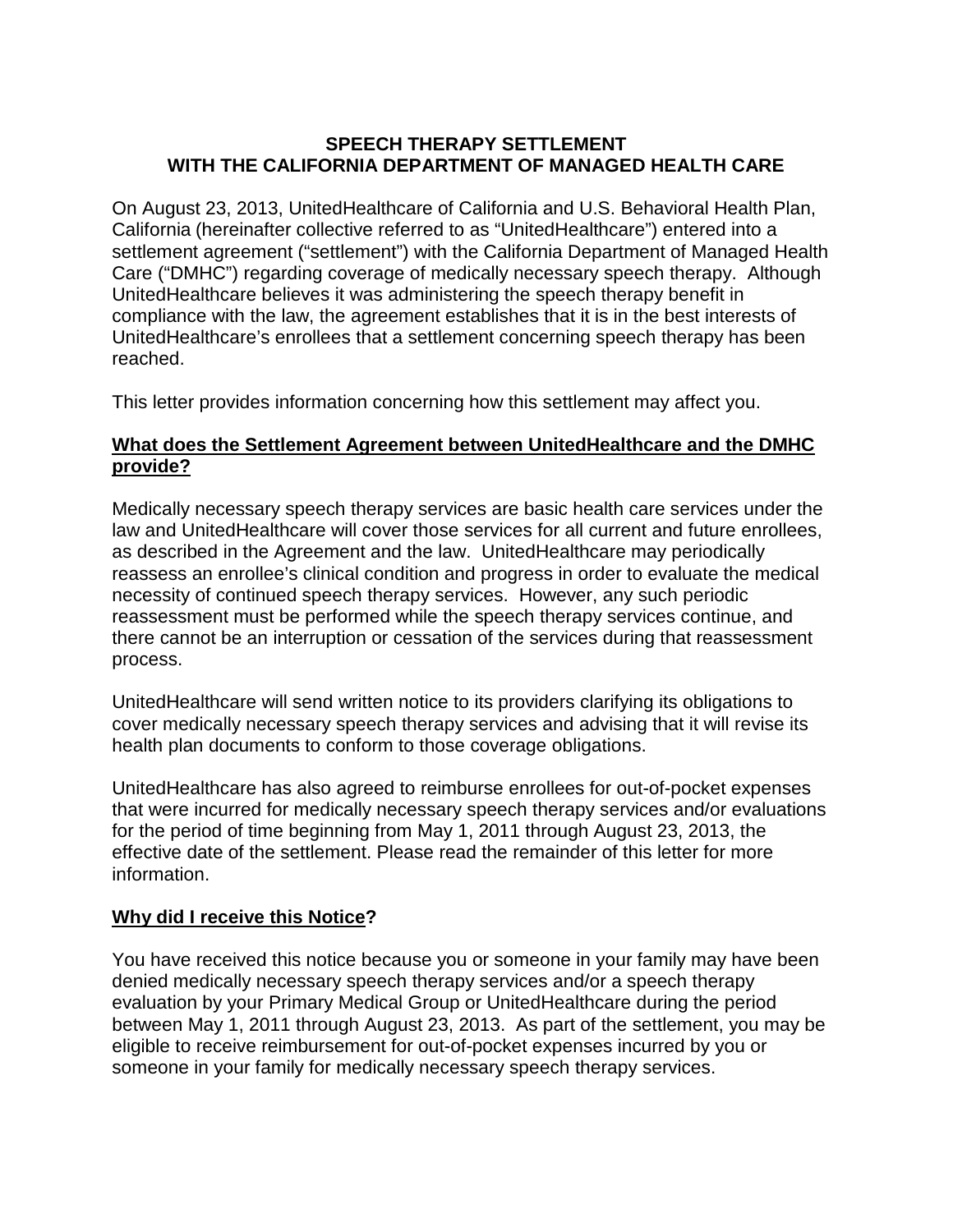### **Is there a telephone number to call UnitedHealthcare for more information about this settlement?**

Yes. For more information regarding potential reimbursement for medically necessary speech therapy services, please call UnitedHealthcare's customer service number at 1-800-624-8822.

# **Can I get telephone assistance from the Department of Managed Healthcare?**

For more information, or assistance with your claim, you may contact the Department at any time by using its toll-free telephone number (1-888-HMO-2219) and/or a TDD line (1-877-688-9891) for the hearing and speech impaired.

#### **How do I request reimbursement?**

If you believe you may be eligible to receive reimbursement, please submit copies of claims and payment receipts to:

> Appeals & Grievances UnitedHealthcare P.O. box 6107 Mail Stop CA 124-0160 Cypress, CA 90630-9972

#### **May I file a request for reimbursement online?**

If you do not want to mail your documentation, you may seek reimbursement by filing an appeal online using the Online Grievance form at www.uhcwest.com.

#### **Is there a deadline for requesting reimbursement?**

Yes. For mail, your request for reimbursement must be postmarked no later than July 30, 2014. If you submit your request online using the Online Grievance form, it must be submitted by July 30, 2014.

#### **What documents are required**?

Adequate proof of your out-of-pocket expenses includes copies of documents such as: (1) cancelled checks, (2) credit card receipts, (3) verification of payment from the provider(s) of the speech therapy services, (4) a written statement from the provider, stating in substance, that the speech therapy services were delivered, the dates of service and the amount paid or owed by you or someone in your family, or (5) any other documentation that is reliable and adequate.

# **When will I be reimbursed?**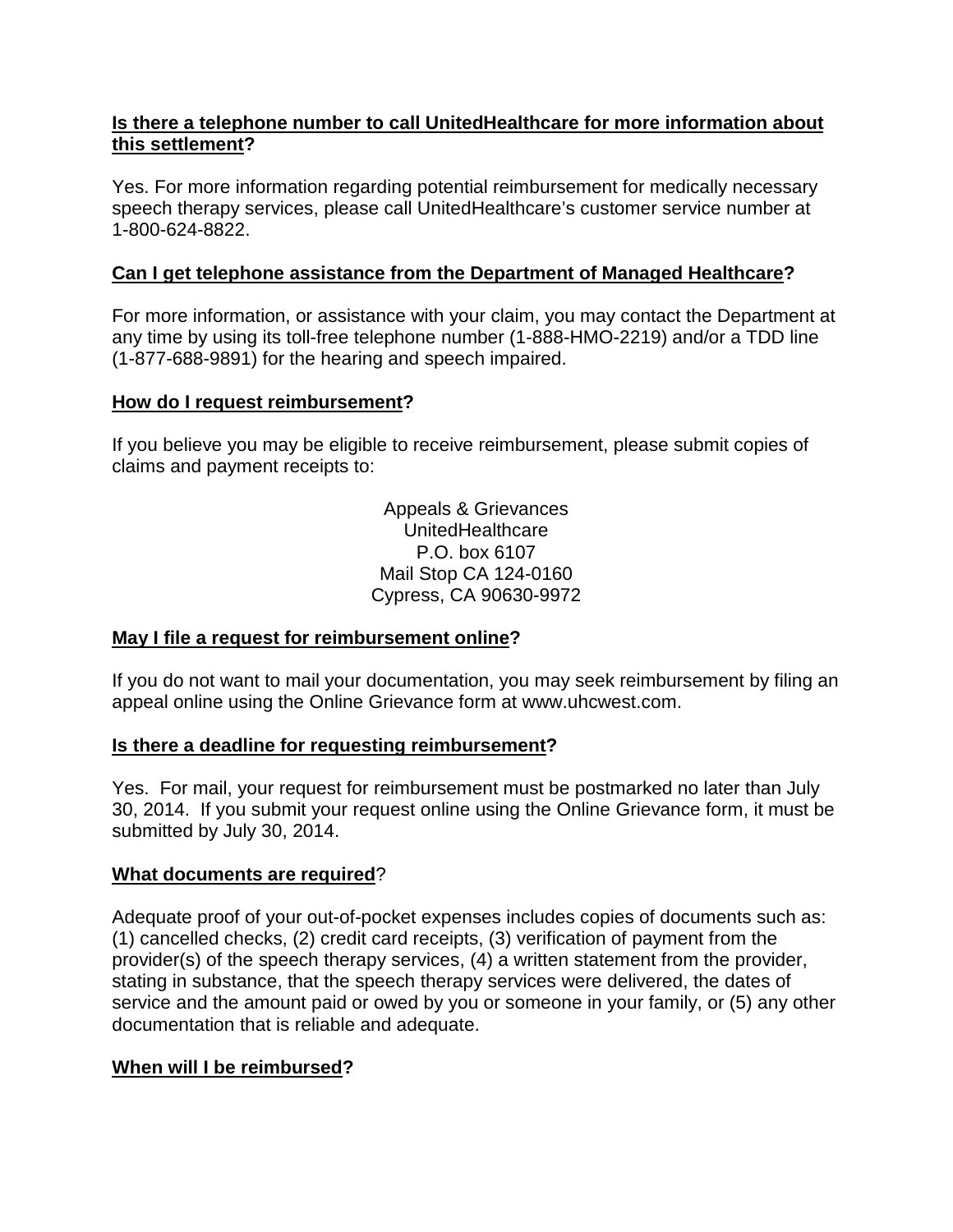If UnitedHealthcare determines that the speech therapy services were medically necessary and your claims were eligible on the dates services were rendered, United Healthcare will reimburse your payment costs minus your applicable copayments within 30 calendar days of receipt of your documentation.

#### **What if my request for reimbursement is denied by UnitedHealthcare?**

If your request for reimbursement is denied, you have the right to have this decision reviewed by the Department of Managed Healthcare. Again, for more information, or assistance with your claim, you may contact the Department at any time by using its tollfree telephone number (1-888-HMO-2219) and/or a TDD line (1-877-688-9891) for the hearing and speech impaired. The Department's Internet Web site [http://www.hmohelp.ca.gov](http://www.hmohelp.ca.gov/) has complaint forms, Independent Medical Review application forms and instructions online.

Additional information concerning your rights through the Department is provided below.

The California Department of Managed Health Care is responsible for regulating health care service plans. If you have a grievance against your health plan, you should first telephone your health plan at 1-800-624-8822 and use your health plan's grievance process before contacting the department. Utilizing this grievance procedure does not prohibit any potential legal rights or remedies that may be available to you. If you need help with a grievance involving an emergency, a grievance that has not been satisfactorily resolved by your health plan, or a grievance that has remained unresolved for more than 30 days, you may call the department for assistance. You may also be eligible for an Independent Medical Review (IMR). If you are eligible for IMR, the IMR process will provide an impartial review of medical decisions made by a health plan related to the medical necessity of a proposed service or treatment, coverage decisions for treatments that are experimental or investigational in nature and payment disputes for emergency or urgent medical services.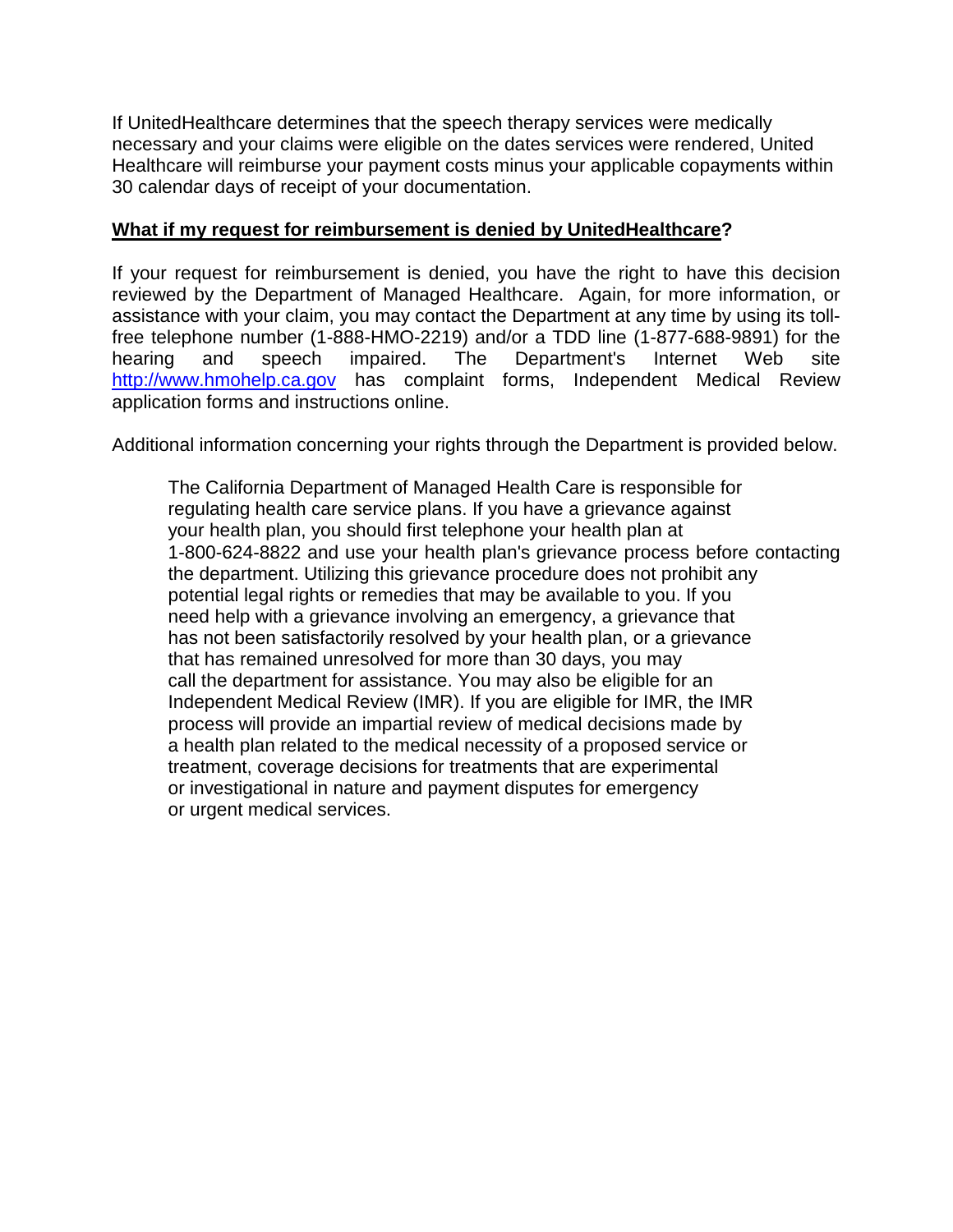#### **Nondiscrimination Notice and Access to Communication Services**

OptumHealth Behavioral Solutions of California does not exclude people or treat them unfairly because of their sex, age, race, color, national origin, or disability.

Free services are available to help you communicate with us. Such as, letters in other languages, or in other formats like large print. Or, you can ask for an interpreter. To ask for help, please call the toll-free number 1-800-999-9585. TTY 711.

If you think you weren't treated fairly because of your sex, age, race, color, national origin, or disability, you can send a complaint to:

> Optum Civil Rights Coordinator 11000 Optum Circle Eden Prairie, MN 55344 Phone: 888-445-8745, TTY 711 Fax: 855-351-5495 Email: **[Optum\\_Civil\\_Rights@Optum.com](mailto:Optum_Civil_Rights@Optum.com)**

If you need help with your complaint, please call the toll-free number 1-800-999-9585. TTY 711. You must send the complaint within 60 days of when you found out about the issue.

You can also file a complaint with the U.S. Dept. of Health and Human services. **Online** <https://ocrportal.hhs.gov/ocr/portal/lobby.jsf> Complaint forms are available at [http://www.hhs.gov/ocr/office/file/index.html.](http://www.hhs.gov/ocr/office/file/index.html) **Phone:** Toll-free **1-800-368-1019, 800-537-7697** (TDD) **Mail:** U.S. Dept. of Health and Human Services. 200 Independence Avenue, SW Room 509F, HHH Building Washington, D.C. 20201

#### **Language Assistance Services and Alternate Formats**

This information is available in other formats like large print. To ask for another format, please call the toll-free number 1-800- 999-9585. TTY 711.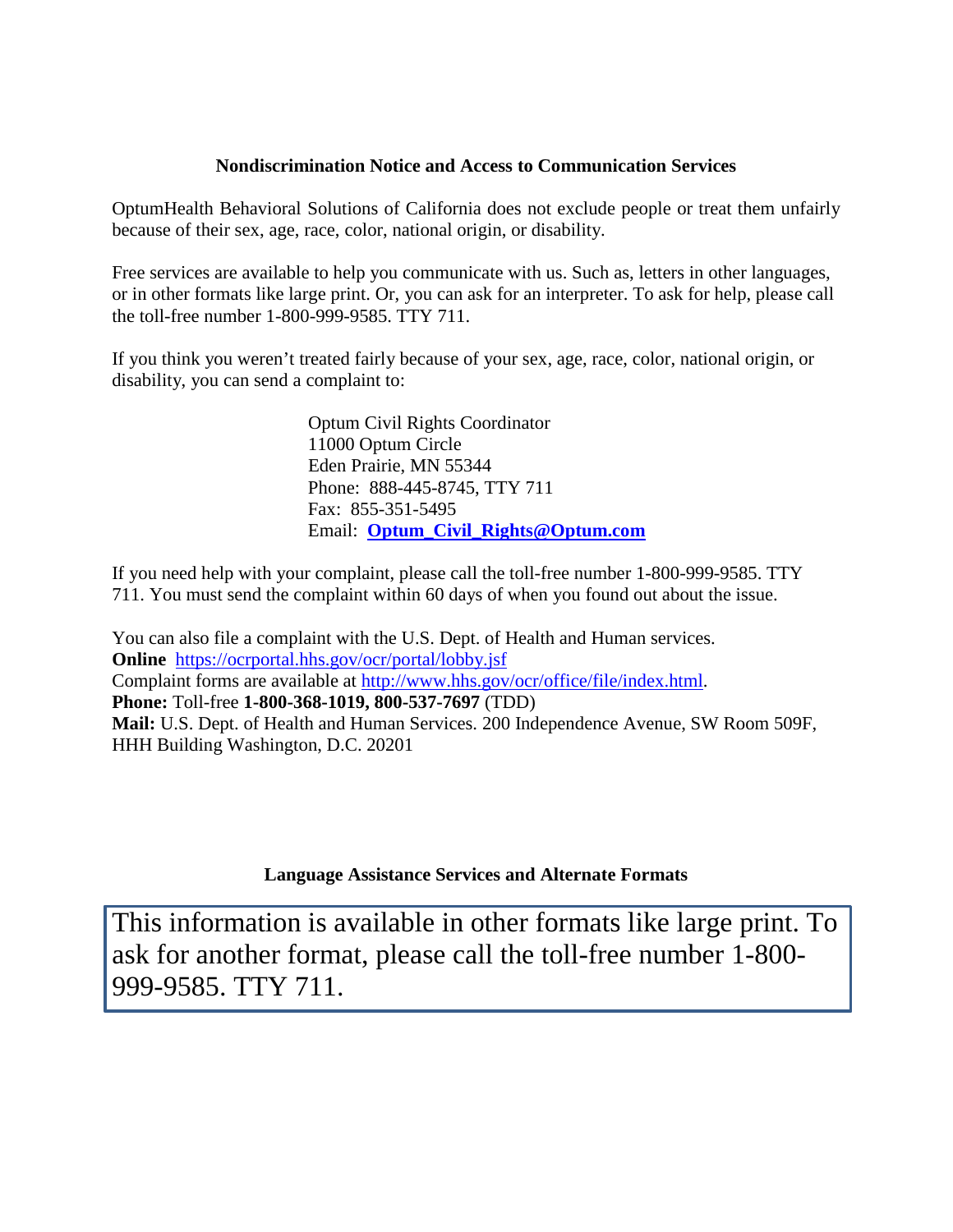You have the right to get help and information in your language at no cost. To request an interpreter, call 1-800-999-9585, press 0. TTY 711.

This letter is also available in other formats like large print. To request the document in another format, please call the toll-free member phone number listed on your health plan ID card, TTY 711, Monday through Friday, 8 a.m. to 8 p.m.

| $\mathbf{1}$   | Spanish        | Tiene derecho a obtener ayuda e información en su idioma sin                   |
|----------------|----------------|--------------------------------------------------------------------------------|
|                |                | costo alguno. Para solicitar un intérprete, llame al 1-800-999-9585 y          |
|                |                | presione el cero (0). TTY 711                                                  |
| $\overline{2}$ | Chinese        | 您有權利免費以您的母語得到幫助和訊息。洽詢一位翻譯員,請撥                                                  |
|                |                | 電話 1-800-999-9585 → 再按 0。聽力語言殘障服務專線 711                                        |
| 3              | Vietnamese     | Quý vị có quyền được giúp đỡ và cấp thông tin bằng ngôn ngữ của quý vị         |
|                |                | miễn phí. Để yêu cầu được thông dịch viên giúp đỡ, vui lòng gọi                |
|                |                | 1-800-999-9585, bấm số 0. TTY 711                                              |
| $\overline{a}$ | <b>Tagalog</b> | May karapatan kang makatanggap ng tulong at impormasyon sa iyong               |
|                |                | wika nang walang bayad. Upang humiling ng tagasalin, tumawag sa                |
|                |                | 1-800-999-9585, pindutin ang 0. TTY 711                                        |
| 5              | Korean         | 귀하는 도움과 정보를 귀하의 언어로 비용 부담없이 얻을 수 있는 권                                          |
|                |                | 리가 있습니다. 통역사를 요청하기 위해서는 1-800-999-9585로 전화                                     |
|                |                | 하여 0 번을 누르십시오. TTY 711                                                         |
| 6              | Armenian       | Դուք իրավունք ունեք անվձար օգնություն և տեղեկություններ                        |
|                |                | ստանալու Ձեր նախրնտրած լեզվով։ Թարգմանիչ պահանջէլու                            |
|                |                | hամար զանգահարե <sup>՜</sup> ք 1-800-999-9585 սեղմե՜ք 0: TTY 711               |
| $\overline{7}$ | Persian        | شما حق دارید که کمک و اطلاعات به زبان خود را به طور رایگان دریافت نمایید. برای |
|                |                | درخواست مترجم شفاهي با شماره 9585-999-800-1 تماس حاصل نموده و 0 را فشار        |
|                |                | دهيد. TTY 711                                                                  |
| 8              | Russian        | Вы имеете право на бесплатное получение помощи и информации                    |
|                |                | на вашем языке. Чтобы подать запрос переводчика позвоните по                   |
|                |                | телефону 1-800-999-9585 и нажмите 0. Линия ТТҮ 711                             |
| 9              | Japanese       | ご希望の言語でサポートを受けたり、情報を入手したりすること                                                  |
|                |                | ができます。料金はかかりません。通訳をご希望の場合は、                                                    |
|                |                | 1-800-999-9585までお電話の上、0 を押してください。TTY 専用番                                       |
|                |                | 号は 711 です。                                                                     |
| 10             | Arabic         | لك الحق في الحصول على المساعدة والمعلومات بلغتك دون تحمل أي تكلفة. لطلب مترجم  |
|                |                | <u>فوري، اتصل بالرقم 3-800-9585-999، واضغط على 0. الهاتف النصبي )TTY( 711</u>  |